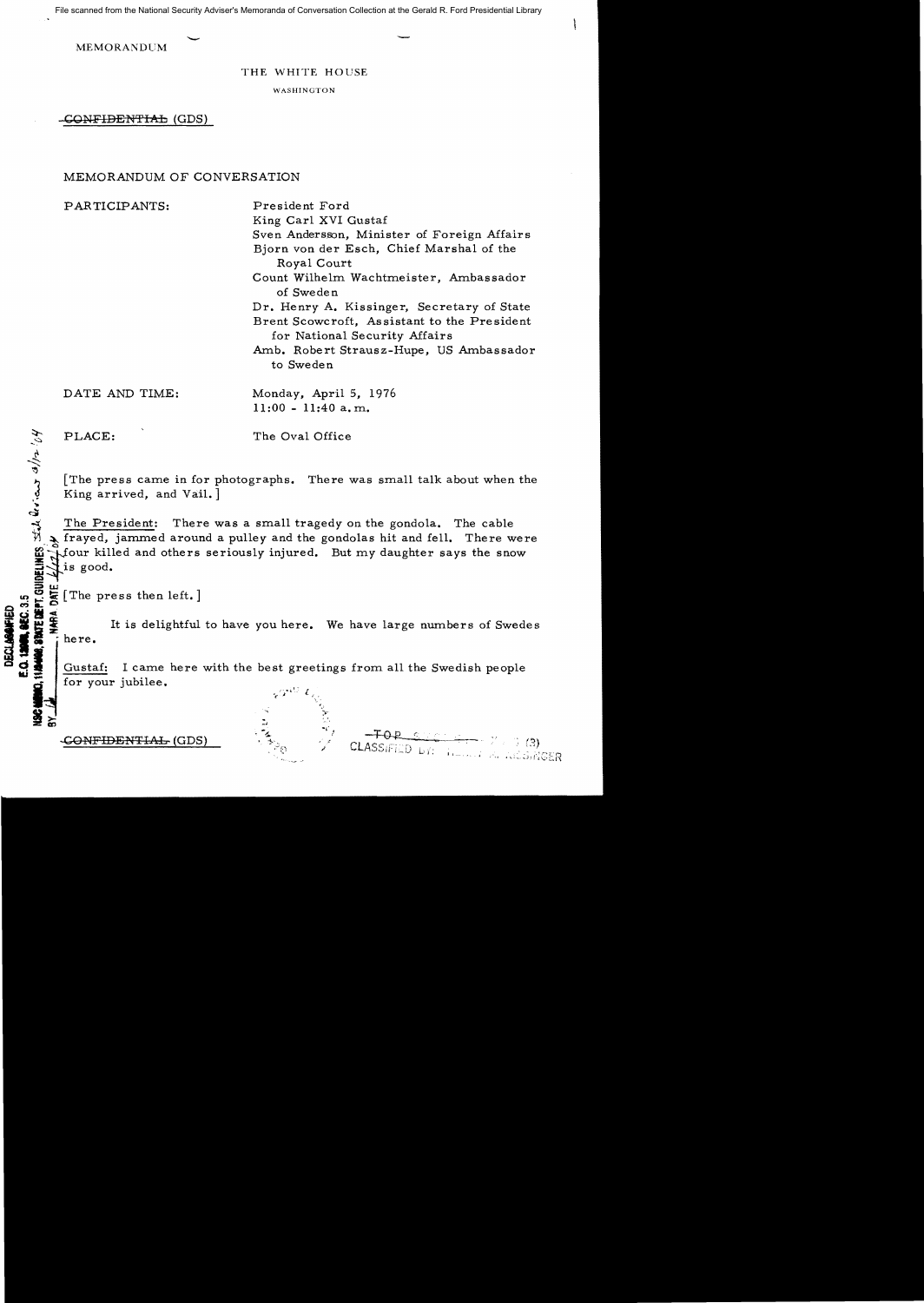### **EONFIDENTIAL** (GDS) 2

The Pre sident: We appreciate that and the exchange program you have made as a gift. That is a very important program. We are now beginning to reap the benefits of those who came here years ago.

 $-$ 

We are also pleased at the improvement of relations between us. The Ambassador had much to do with that and we are taking him for NATO. But his successor is a friend and will do a fine job.

Gustaf: He was in the Pentagon, wasn't he?

The President: Yes, he was an Assistant Secretary in the Air Force.

Gustaf: I think this will be an interesting journey for me. I have been here before but never with the leisure to see things.

The President: I see you are visiting my home state. You also are the first head of State to visit the Liberty Bell Pavilion.

Gustaf: I am breaking the ice.

The President: You are having lunch with Train. He has done an outstanding job. He has been attacked for not being tough enough, but he has struck a good balance. Do you have nuclear power?

Gustaf: That is a subject dear to my heart. It is important to strike the right balance on environmental matters. We have mostly hydroe lectric power now, but it is not enough.

The President: Our environmentalists are working hard on a damaging proposition in California. Ours want no nuclear power and no conventional power either.

Gustaf: Is Dixie Lee Ray still in charge?

The President: No. We split our nuclear business into ERDA and NRC. She is a fine scientist and vigorously fought for nuclear development. We should get her to campaign in California.

Are your environmentalists trying to stop nuclear development?

Gustaf: They are always trying to stop what is going on.

-GONFIDENTIAL-(GDS)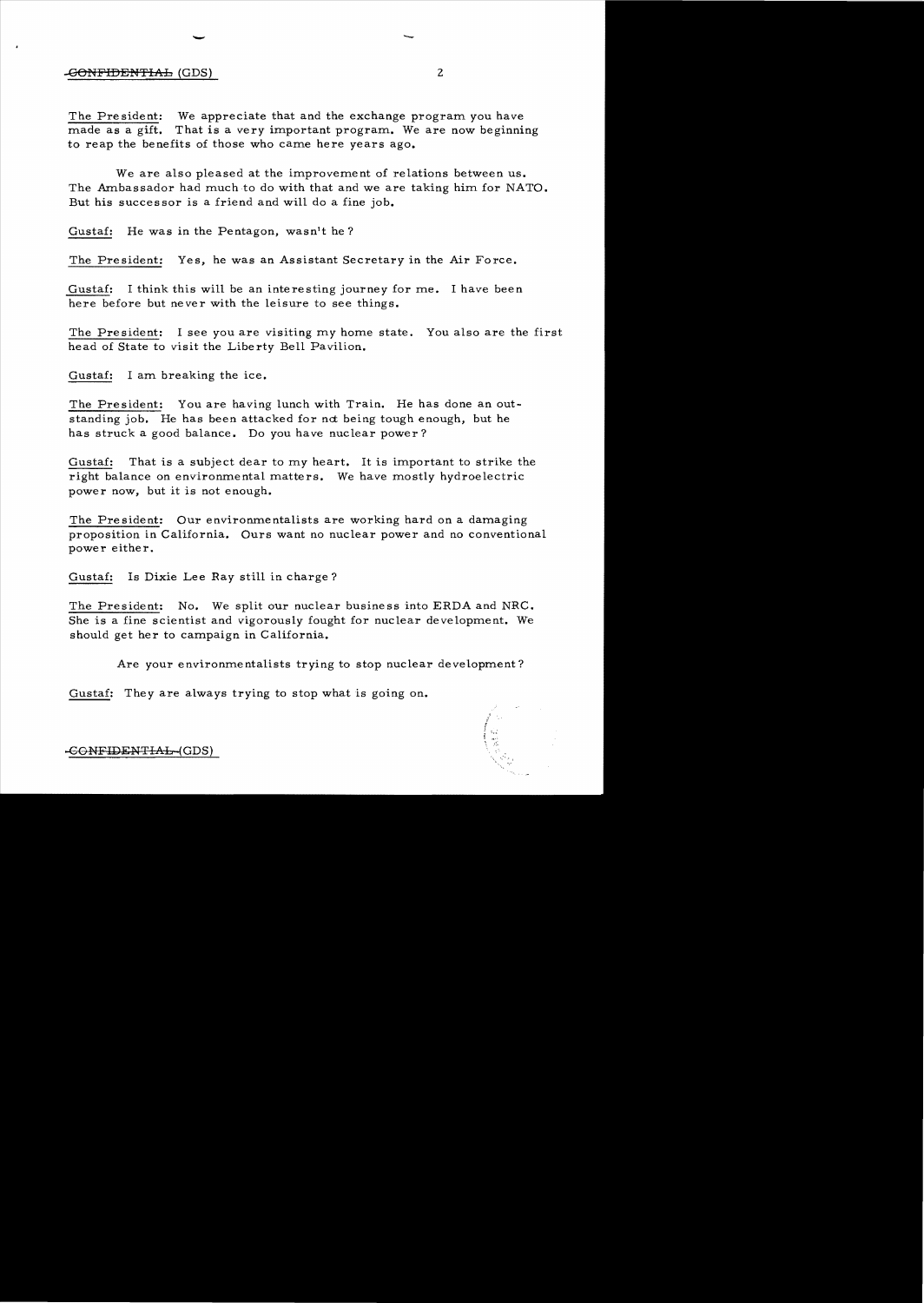#### CGNFIDENT1AL (GDS) 3

The President: I had a meeting with my nuclear people before I went to California. They are all concerned of the safety of nuclear power. I guess the waste disposal problem is one of the biggest, but we are solving that.

Strausz-Hupe: But Dr. Teller is very worried about California. He says people don't know the facts and are just fearful.

The President: We should get Ray down there.

-

Andersson: We don't have any oil and we import more per capita than anyone, I think. We have no other source and we really need nuclear power.

The President: We have 55 nuclear plants, and we hope to have 255 *by 1985.* 

Andersson: We are looking for oil in the Baltic.

The President: Norway has found plenty.

Gustaf: Yes, and we will get some from them, but it is high priced.

The President: I hear it costs Saudia Arabia  $10-20\frac{\text{d}}{\text{e}}$  a barrel!

Gustaf: We are building a new Volvo plant in Virginia.

The President: Yes, you have two very fine cars. Is the plant being built now?

Wachtmeister: Yes, we will be in production by next year.

The President: Competition never hurt anyone, including our auto makers but don't tell them.

Gustaf: I can't help looking at that marvelous ship's wheel.

The President: That is from the Mayaguez. The crew presented the wheel to me. This happened just after the end of the Vietnam conflict.

What kind of snow do you have in Sweden?

Gustaf: None in Stockholm, but there is plenty up north.

#### CONFIDENTIAL-(GDS)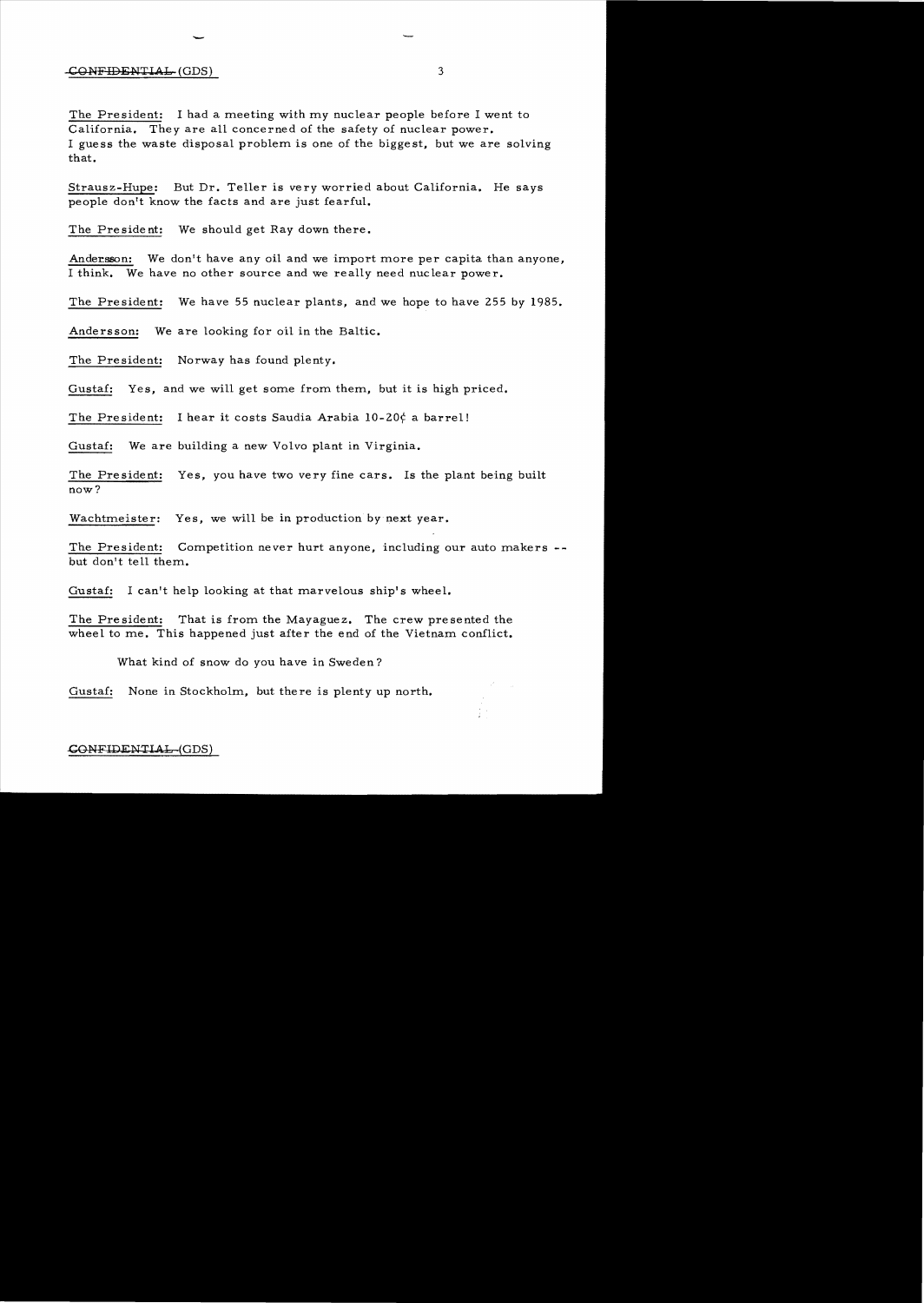## $-$ <del>CONFIDENTIAL</del> (GDS) 4

The President: I think you will like Vail. I have never been there in the spring, but I hear *they* have good corn snow. They have about 60 inches and it should be good, especially at the top. One side is cut from the woods and one is open bowls.

Wachtmeister: Isn't there competition between Aspen and Vail?

The President: Yes, but *they* are very different. Aspen was built from an old mining town. Vail is a Swiss village.

Gustaf: You have a huge country. We will try to see as much as we can.

The President: I certainly hope you have a good day in Philadelphia.

## ..cONFIDENTIAb (GDS)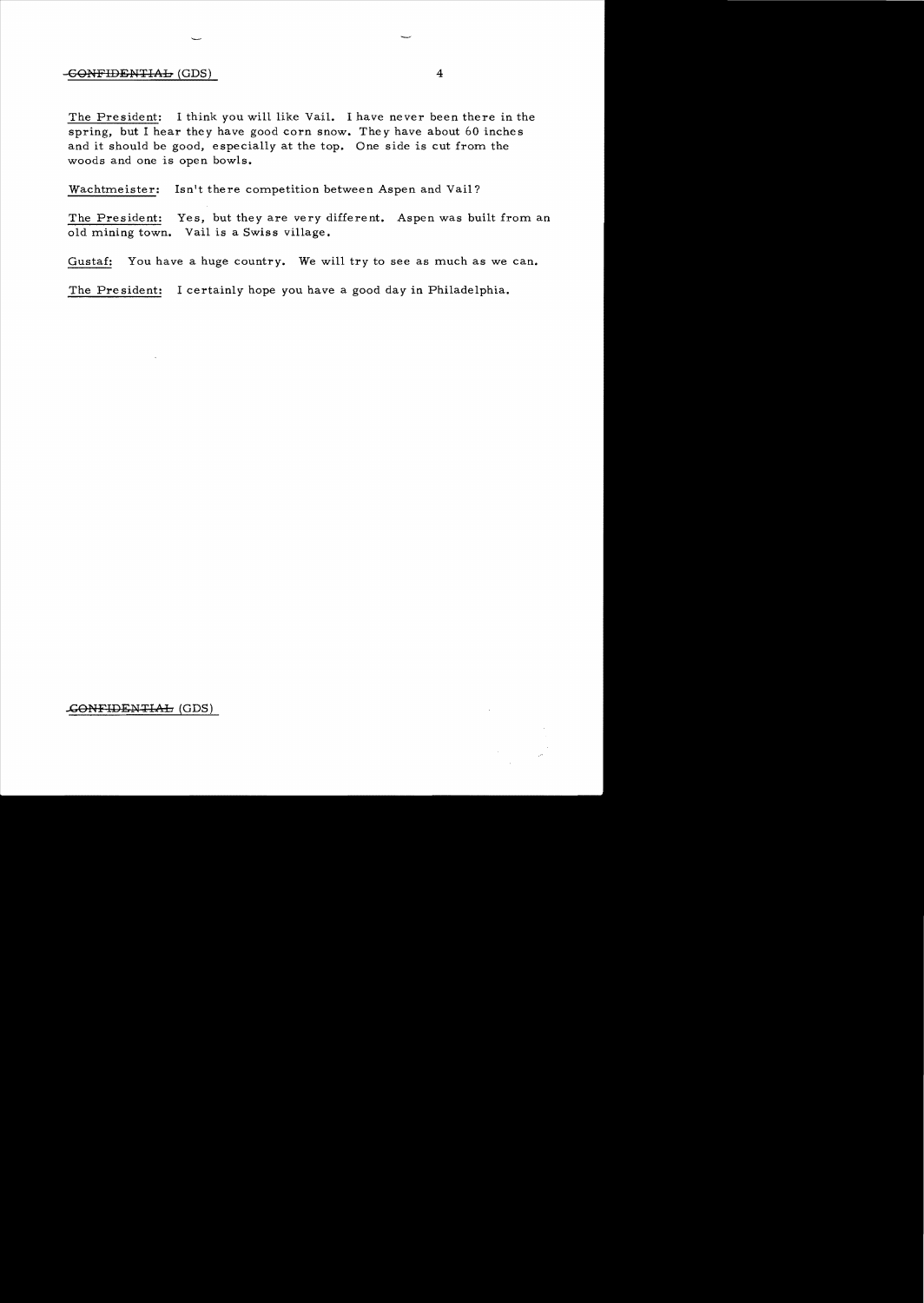Turk begger P/King Constaper War Mon 5 Opr 76  $11:00 = 11:40$ Pusi Smith till vent close King arrived, Viit Pouces out leaving I Thousand a sensel traged on the pontole. The corre fraged, jamied around a pully + c queldes but + fill. Than were 4 hilled & others sensing myseral. But my damptom say the error is god.  $\frac{1}{\sqrt{1-\frac{1}{1-\frac{1}{1-\frac{1}{1-\frac{1}{1-\frac{1}{1-\frac{1}{1-\frac{1}{1-\frac{1}{1-\frac{1}{1-\frac{1}{1-\frac{1}{1-\frac{1}{1-\frac{1}{1-\frac{1}{1-\frac{1}{1-\frac{1}{1-\frac{1}{1-\frac{1}{1-\frac{1}{1-\frac{1}{1-\frac{1}{1-\frac{1}{1-\frac{1}{1-\frac{1}{1-\frac{1}{1-\frac{1}{1-\frac{1}{1-\frac{1}{1-\frac{1}{1-\frac{1}{1-\frac{1}{1-\frac{1}{1-\frac{1}{1-\frac{1}{1-\frac{1}{1-\$ It is delayed to the you the, we have large #1 of Sunder har. G I was twenty book perting from all Sundit people propone justike K Westpreadt that is exchange just for how made That is why cinq atout pro, We au q uni begété réagi buillet suite who dome how you ap. We are also planed at a myself water bet -o. The country braid much to do ar thing + center. Thing him for Note. But his successions a puis a mil dia pin più. 6 Ar was in the purtagan, wasn't be? P yes An napam ant sig in att. 6 Jetmin Chais will be an untrostory for for the I have been her before that which ce clarence to see things P & ser yours try my bace state zou des lat pourtion 6 dan bouhing eine on outstanding por. He has her attached for not

**E.O. 12058, 8EC. 3.5**<br>NSC MEMO, 11/24008, STATE DEPT. GUIDELINES 5tal  $160x - 3126$ <br>BY 14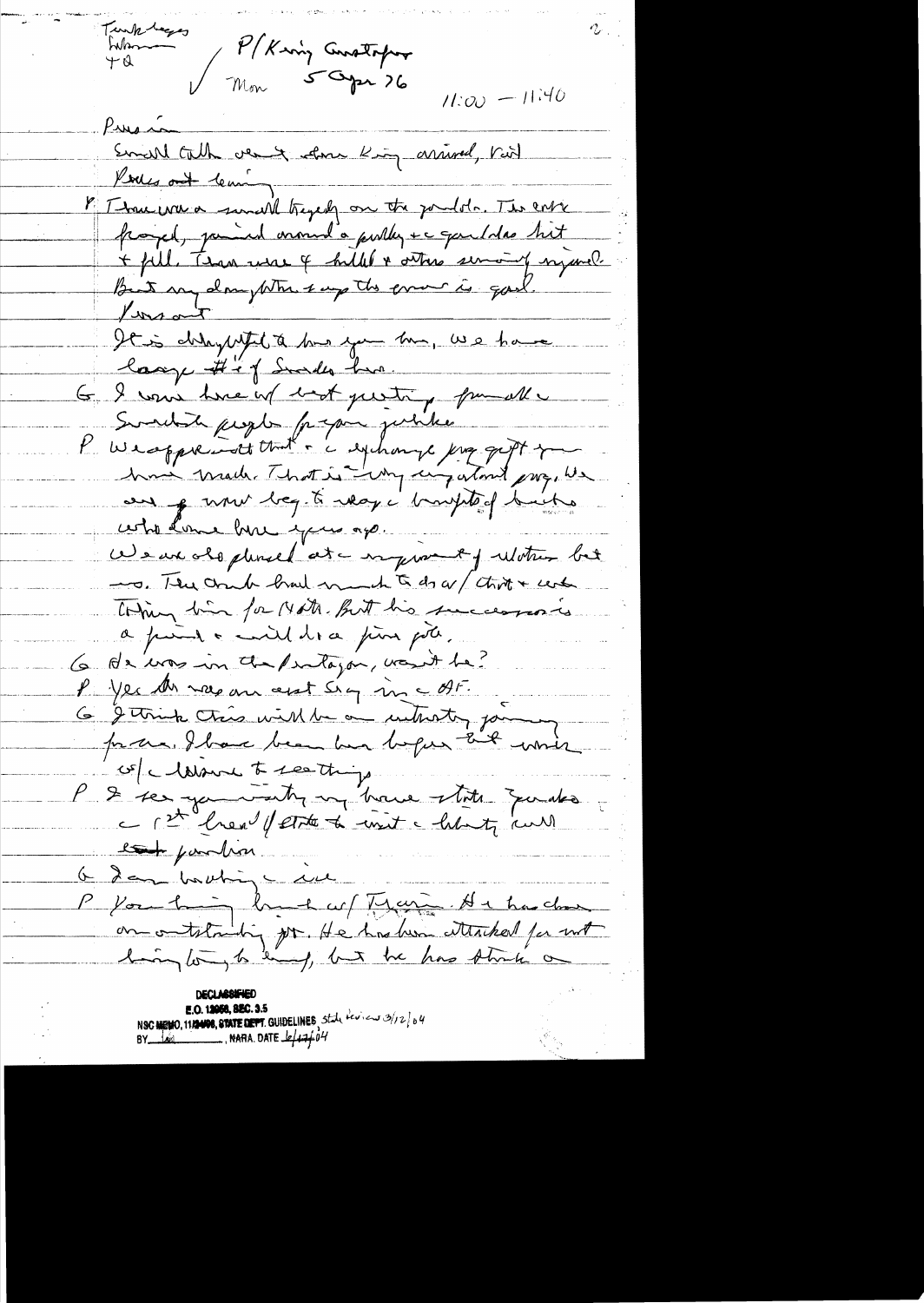Evrol talant. De que han me, jours to That is a socytit drant in hunt It is inditions as the complete balmer on human.<br>The mothers we have until by de power comp but a drugin proposition Cabig, and won't en cro mui + vie com pour voter. 6 to Dific King Father have P No, We spirt onne under brisines into EROATNAA, Eleisa fine sumboit + migural forght for mu dlegent. We should get have to comparison in Cally an epous democranaliste lying & stop esseu dagent 6 Trayan change typy & sty what is gong on. P Ihad a mity w/ in me paga bepard wont to Contre 1 et avec all commal te je royezy une parver. Il quisse worte disposal put so cue for longgist but we we solving hat. S. B & De Tellen to en correl about Call. He Aug plych chait haver i factor au prot payer. P We dough get hay down there. A USA don't have on oil + me Al more per empito. + really weed windres. P We have 55 pouce plants, + wk hope & four  $255$  by  $1985$ . A we baking for one in a Bilti Phrasan has find plenty O Yer en mil pet some pour Au, 1 A vi 20 high mied P'9 ban it est S. Andrew 10-20 K/11.